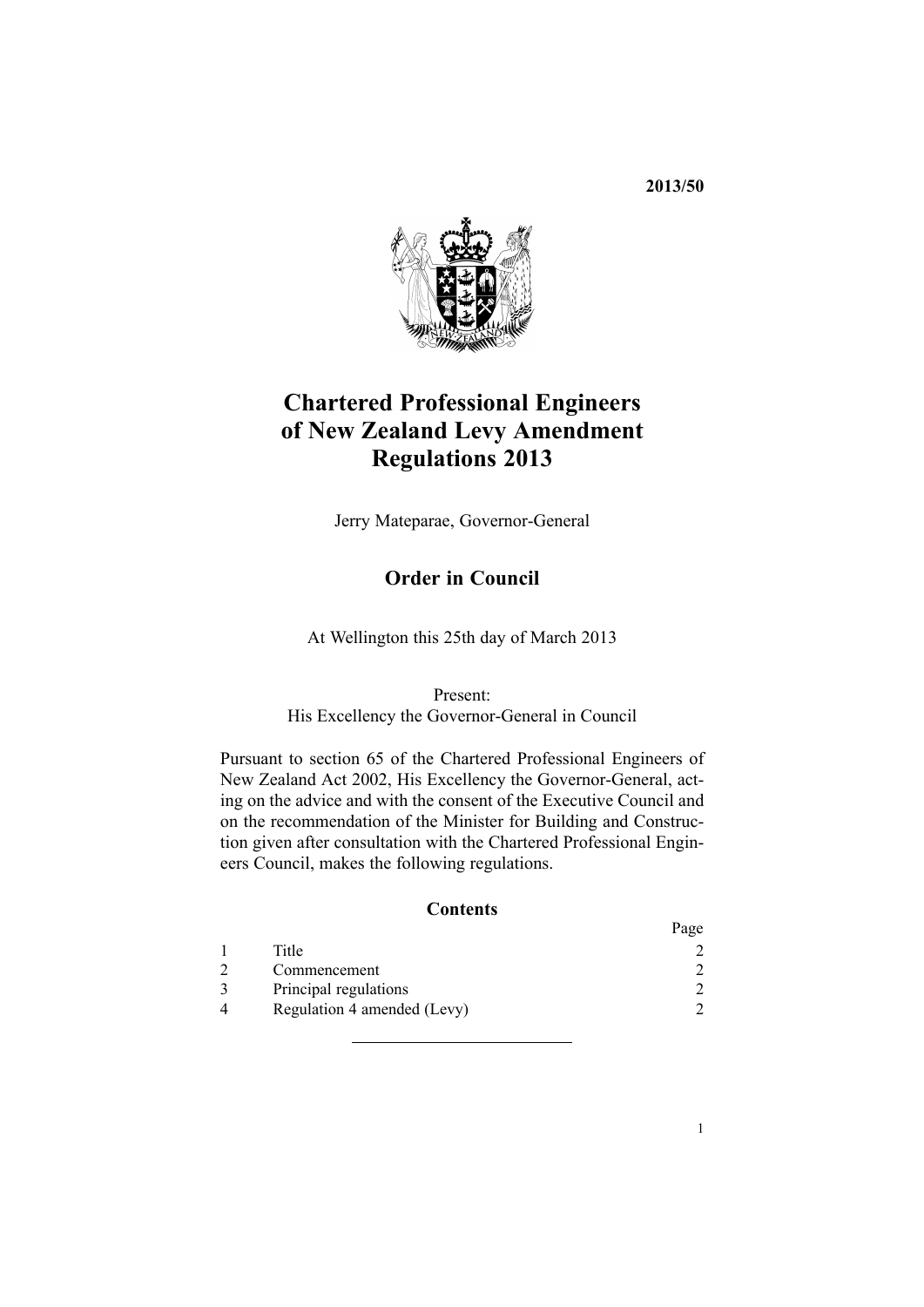| <b>Chartered Professional Engineers of New</b> |
|------------------------------------------------|
| <b>Zealand Levy Amendment Regulations 2013</b> |

**Zealand Levy Amendment Regulations 2013** 2013/50

# **Regulations**

### **1 Title**

<span id="page-1-0"></span><sup>r</sup> 1

These regulations are the Chartered Professional Engineers of New Zealand Levy Amendment Regulations 2013.

### **2 Commencement**

These regulations come into force on 1 July 2013.

#### **3 Principal regulations**

These regulations amend the Chartered [Professional](http://www.legislation.govt.nz/pdflink.aspx?id=DLM275862) Engineers of New Zealand Levy [Regulations](http://www.legislation.govt.nz/pdflink.aspx?id=DLM275862) 2004 (the **principal regulations**).

# **4 Regulation 4 amended (Levy)**

In regu[lation](http://www.legislation.govt.nz/pdflink.aspx?id=DLM275869) 4, replace "\$30,000" with "\$70,000".

Michael Webster, for Clerk of the Executive Council.

# **Explanatory note**

*This note is not par<sup>t</sup> of the regulations, but is intended to indicate their general effect.*

These regulations, which come into force on 1 July 2013, amend the Chartered Professional Engineers of New Zealand Levy [Regulations](http://www.legislation.govt.nz/pdflink.aspx?id=DLM275862) [2004](http://www.legislation.govt.nz/pdflink.aspx?id=DLM275862).

Those regulations provide for an annual levy to be paid by the Registration Authority (The Institution of Professional Engineers New Zealand Incorporated) to the Chartered Professional Engineers Council.

These regulations increase the amount of that annual levy from \$30,000 to \$70,000.